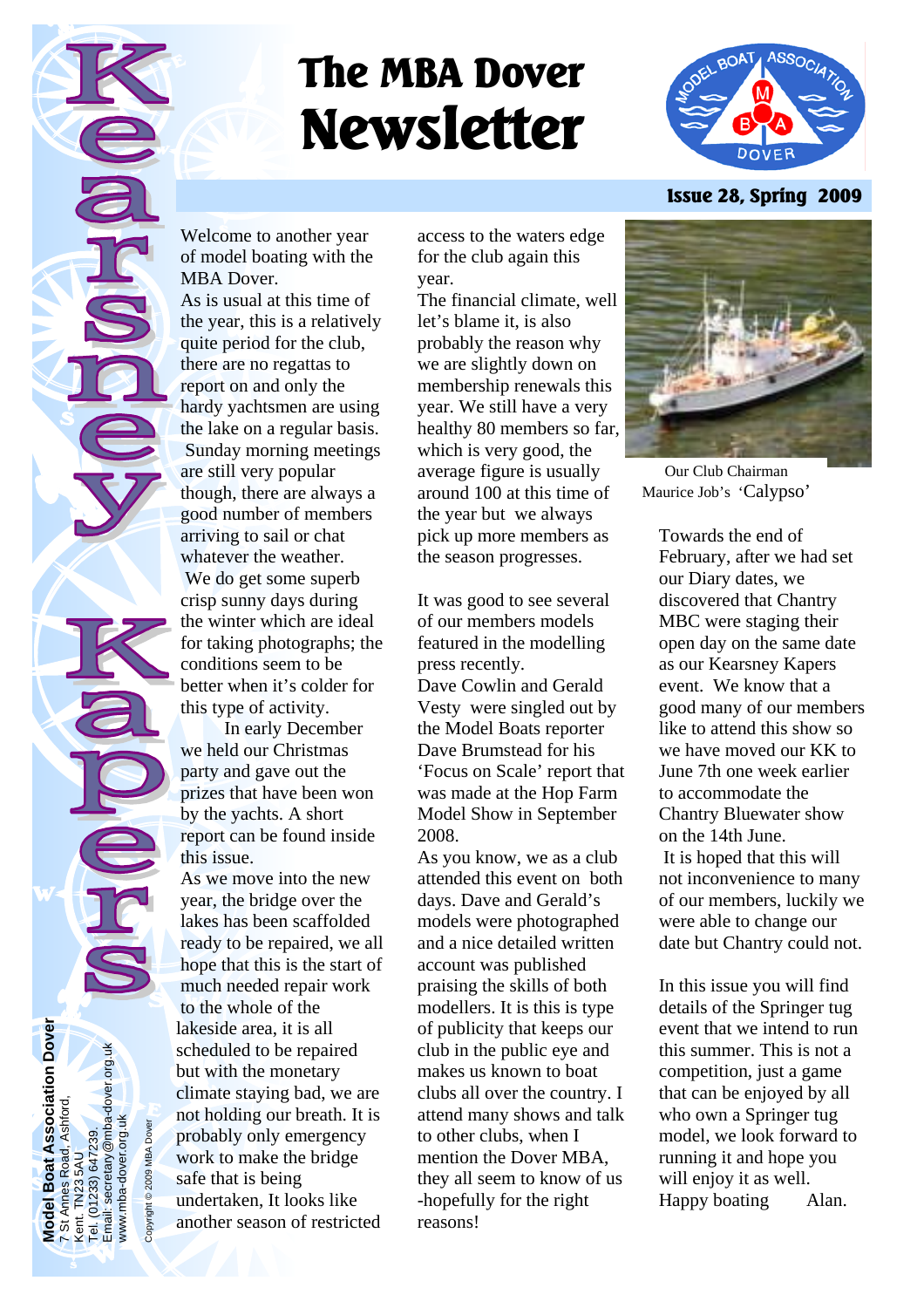## **General News**

I have been told that Ken Booker seriously damaged his Fairwind yacht in Kearsney Abbey one Sunday morning, it was a total write off. Luckily, a replacement has been located from Westbourne Models in Bournemouth. This is probably one of the last Fairwind yachts to be found for sale as the model is being revamped by Koyosho with a fibreglass hull and other modifications. The price is reported to be around the £300.00 mark but this will, I'm told, be a complete ready to run price.

I bought my Fairwind yacht from Westbourne Models when on holiday in the area many years ago, since then I know it has been updated at leased once before. It proves why our members like them so much and have had good results when racing them at Kearsney.

Peter Cook has discovered a new model shop in Ashford. It is called Ashford Model Supply Centre and it is located at Ellingham Way, Ashford. **Tel 01233 635837**, its near the Outlet Centre. Peter thinks that it is mainly aircraft modelling that is catered for but the owner will get in model boating stock if there is a demand. Den Wellard has told me that he thinks it is the same chap who was producing aircraft kits and who had his business in Bethersden, just up the road.

Below can be found a flyer advertising a trip to the Model Boat Show in November, this show is dedicated to model boats only and is well worth a visit.

## **Dover Model Boat Club**

Are hoping to arrange a coach trip to the Model Boat Show Warwickshire, On Saturday the 7<sup>th</sup> Nov 2009 details below. Any members interested will need to contact Mrs C Wellard 01303 251578 membership secretary .A.S.A.P The cost will be £25.00 per person including entrance A £10 none refundable deposit will be required.



Pick up points will be Kearsney Abbey, Black Bull Folkestone, Tesco's Ashford. . other stops may be arranged if needed. Please note we will need 35 people to make this trip viable. Pick up will start 7.o,clock in Dover, the other times to be confirmed .

This is to be open to non members and other clubs as well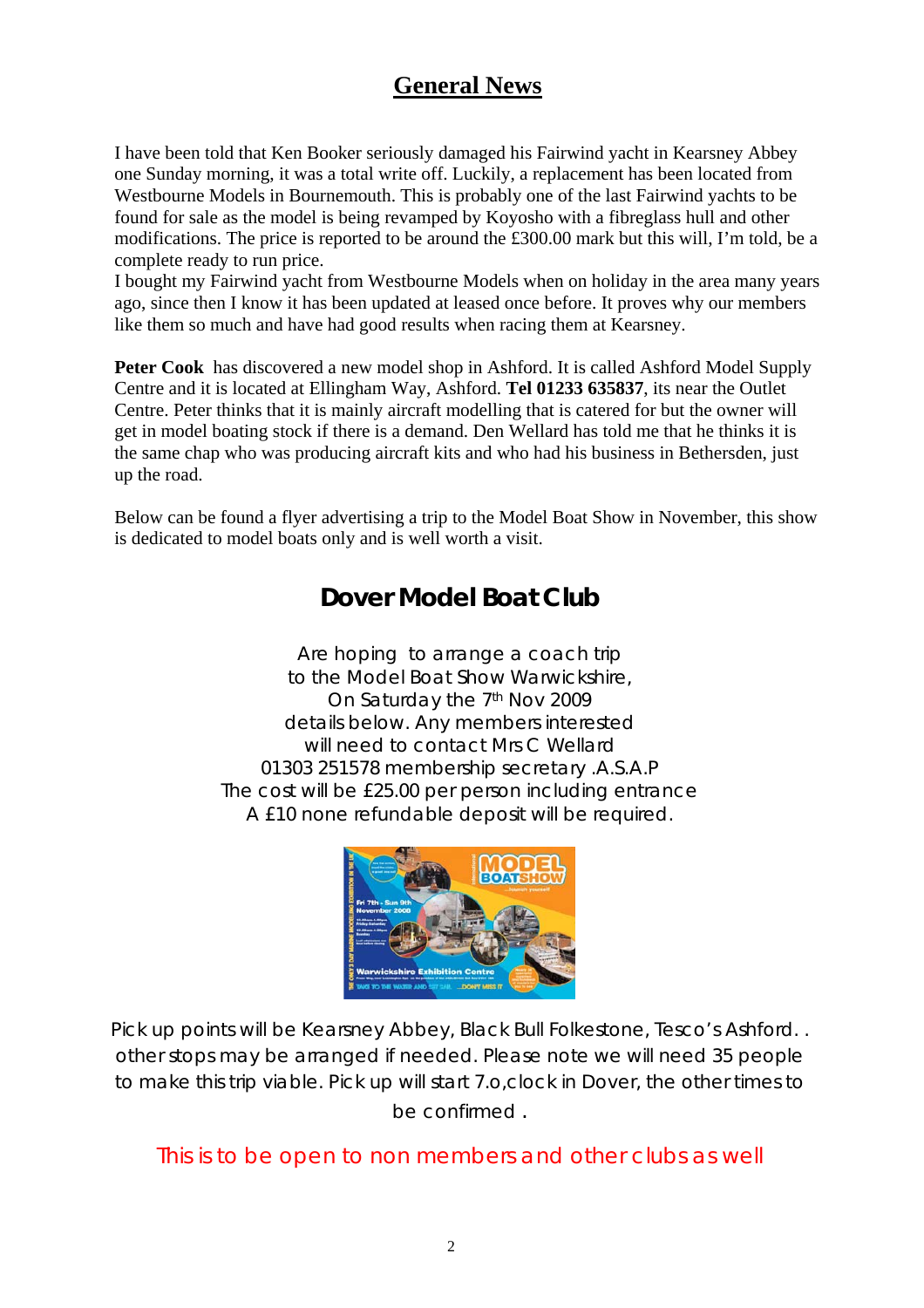## **Springer Tugs**

Over the years I have mentioned Springer Tugs many times in the KK. There have been numerous pictures taken of them as well as brief explanations of what they are and what they do as well as their origins.

With the falling off of organised competitions for the power boats, we felt a need to spice up our regattas with some form of water borne activity, we already have the popular boat snooker which we try and run at most regattas and seeing that a good many of you have a Springer Type Tug, it was thought that some sort of fun event could be introduced for these models. What we intend to do is to have a game of water football with them. The idea is very simple and should be able to be set up quickly with a minimum of equipment.

 The pitch if you like, will be an area about 25 foot long with a goal at each end marked with two buoys 1 metre apart. Two teams of equal numbers of tugs will assemble behind the goal line. The football will be thrown into the centre of the "pitch" by the Ref who will also blow his whistle, this will signal the start of the game. The tugs will then be free to go for the ball and the object will be to push it through the opposite goal to score a point. It all sounds very civilised but the teams will be free to attack the ball and push the other boats out of the way , it will be a contact game so build in some substantial fenders. Once a score is made, the ball will be returned to the ref to be thrown in again. The game will be of 10 mins duration, 5 mins each way. Should be good fun!

So what about the Springer Tugs themselves?….Well, just to recap for those who do not know ..



 The plan shown on the left gives a good general idea of how the boats look.

The hulls can be made of any material and are very simple to construct, however, Peter Cook our secretary has made a plug and can supply a fibre glass hull for £15.00

The superstructure block is to be 4ins square and be 4ins high. Although the dimensions shown are those recommended, a modification of the superstructure size and design will be allowed. The pusher Knees are 3ins high, measured from the deck and are 5ins apart.

The motor is a standard MFA Torpedo 500 Propeller is 2 or 3 blades and is of max 40mm dia. The rudder has a max size of 4 sq ins. Direct drive motor, single screw, battery, 6 Volts. Further details can be found on the Model Boat Mayhem website.

On the left can be seen three Springers already in

the club, They are Len Ochiltree,s with Derrick and Barbara Rudge's. I have seen others about, Keith Lawton has even got a crane on his example. But how about these two spotted at the Model Boat Show in Warwick? A

steam Springer for Douglas and yes…. A submarine Springer for your editor! That really is taking the idea a bit to far ...or is it?



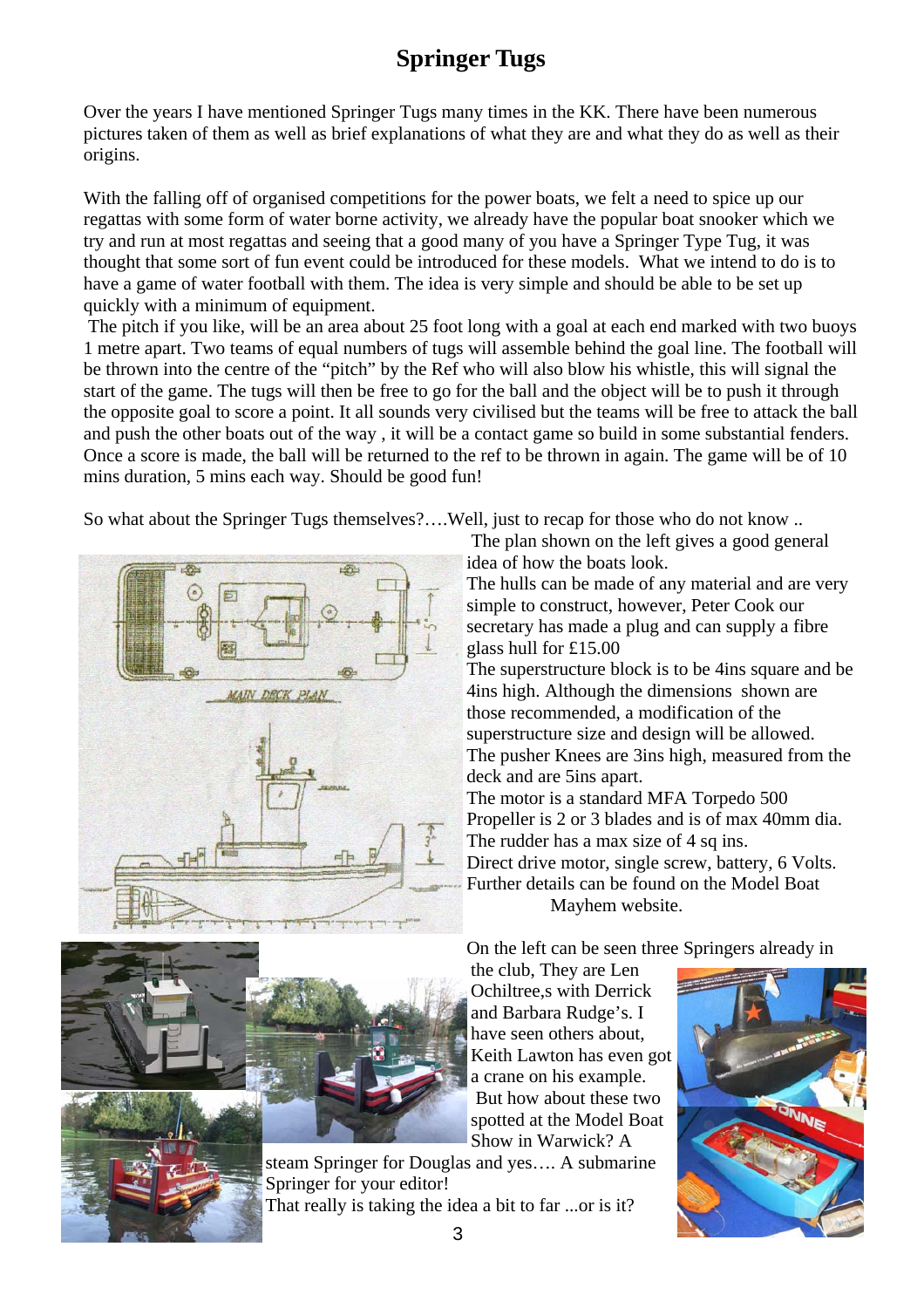## **Annual Christmas get together and Prize giving.**

On December 1st, 'The Cricketers' pub was again the venue for our annual Christmas get together. About fifty members and guests attended to enjoy the evening which included the prize giving for our yacht section competitors. Unfortunately, out of the six prizes on offer, only one member was present to receive them. Alan Hounsell proudly flew the flag and accepted the trophy from our Chairman Maurice Job, for winning the 2008 Icicle series. He also took second prize for the Frostbite 2007 series and another second place for the Summer series. Well done Alan.

The winner of the Summer series and Frostbite 2007 series was Andrew Goldsack. Runner up for the Icicle series was Colin Goldsmith. Both of these members were not present to receive their awards, but a 'well done' and vote of thanks was given to them in their absence.

With the formalities over, which didn't take long, the food arrived and we enjoyed a curry and a Chilli meal prepared by the pub. And for those who preferred it, a finger buffet.

 After a good chat and catching up with each others news, Maurice called the Raffle. This was well supported with some nice prizes on offer. As usually happens when the raffle is over, the room started to empty and people made their way home, an enjoyable evening.

**Yacht Results**. **Frostbite** series 2007……..1st- **Andrew Goldsack**. 2nd– Alan Hounsell

> **Icicle** series 2008…………1st-.**Alan Hounsell**  2nd– Colin Goldsmith.

 **Summer** Series…………...1st– **Andrew Goldsack.**  2nd– Alan Hounsell.





The Frostbite Trophy

**Alan Hounsell** receiving the **Icicle** Trophy from Club Chairman **Maurice Job** 



**Summer Series Trophy** won by **Andrew Goldsack**



**Alan** again with the Frostbite second place award.

#### **Frostbite Series 2008 Results**

At the end of each yacht racing event, Alan Hounsell sends the results to Christine Wellard to be published on the club website. This is updated immediately but for those of you who cannot access the website, I can tell you that at the end of the Frostbite series that finished on December the 21st 2008, the winner with just 5 points was **Alan Hounsell**.

Second place with 7.5 points was **Andrew Goldsack** and third with 10.75 points was **Colin Goldsmith**.

There have been 9 contestants who have regularly entered this series, well done to all of you.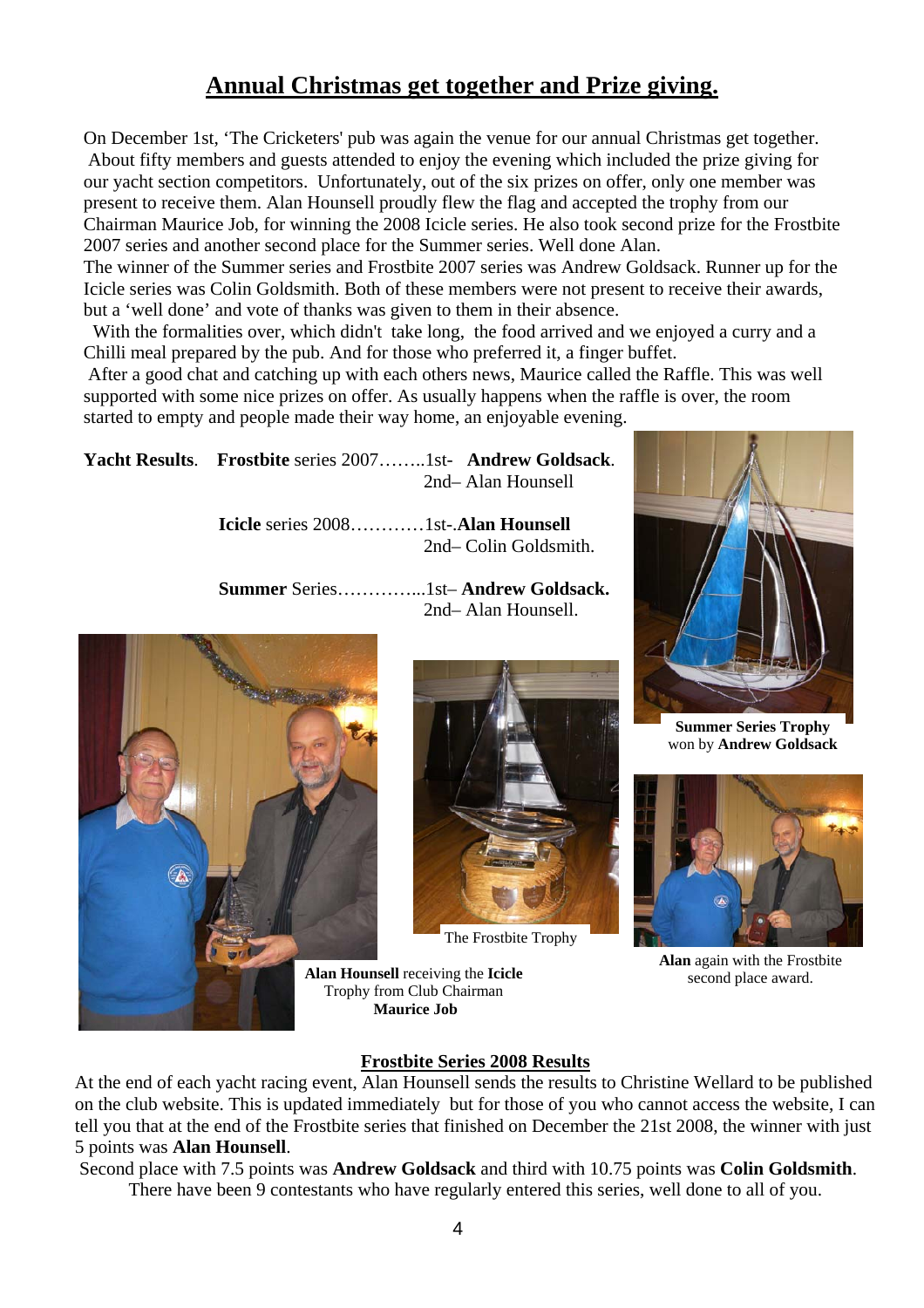This contribution is from Adrian Knight.

#### **233 TON STEAM TUG "CERVIA"**

BUILT 1945-6 BY ALEXANDER HALL &CO LTD.ABERDEEN. LENGTH 105.2FEET x BEAM 11.7 FEET.

POWERED BY 900HP 3 CYLINDER OIL FIRED STEAM ENGINE.

LAUNCHED 1946 AS EMPIRE RAYMOND FOR MINISTRY OF WAR.

1946 SOLD TO WILLIAM WATKINS FOR £36000.00 AND RENAMED CERVIA.

1954 CAPSIZED AND SANK WHILST ASSISTING P & O LINER ARCADIA AT TILBURY.SKIPPER AND FOUR CREW LOST.

1969 TRANSFERRED TO LONDON TUGS LTD.

1971 SOLD FOR PRESERVATION AT MEDWAY MARITIME MUSEUM.

1973 RETURNED TO SERVICE WITH INTERNATIONAL TOWING BASED AT RAMSGATE HARBOUR.

LAST IN SERVICE AS PORT TUG RAMSGATE HARBOUR.

Living in Ramsgate all my life, the Tug Cervia attracted me like a magnet. I would never pass by without standing and looking, watching year by year as it slowly rusted away. In March 2008, I decided the Cervia was to be my first scratch built vessel and work commenced. Never would a week pass without a visit armed with digital camera in one hand and plans in other. With help and advice from Club Members at the Model Boat Association Dover, the model was launched during November 2008

Model Construction

**Hull**. Plank on frame construction using 1/16" Ply cut in to strip bonded and nailed to ¼" Ply frames.

**Bow and Stern** Cut from solid Balsa.

Coated internally with resin and fibreglass tissue.

**Deck and Superstructure**. cut from Plasticard.

**All metal fitting** Turned from Aluminium and Brass. ( Handrail stanchions ex Squires).

**Propelled by** MFA Stingray 500 Motor & gearbox 2.5-1 ratio. 55mm brass four blade Propeller.15 Amp Mtroniks



Speed Controller .**Supply** Two 6Volt Gell cells.**Rudder.Constructed** from wood and brass using chain drive

via a deck mounted quadrant.(Finally conquered with the help of Dennis).



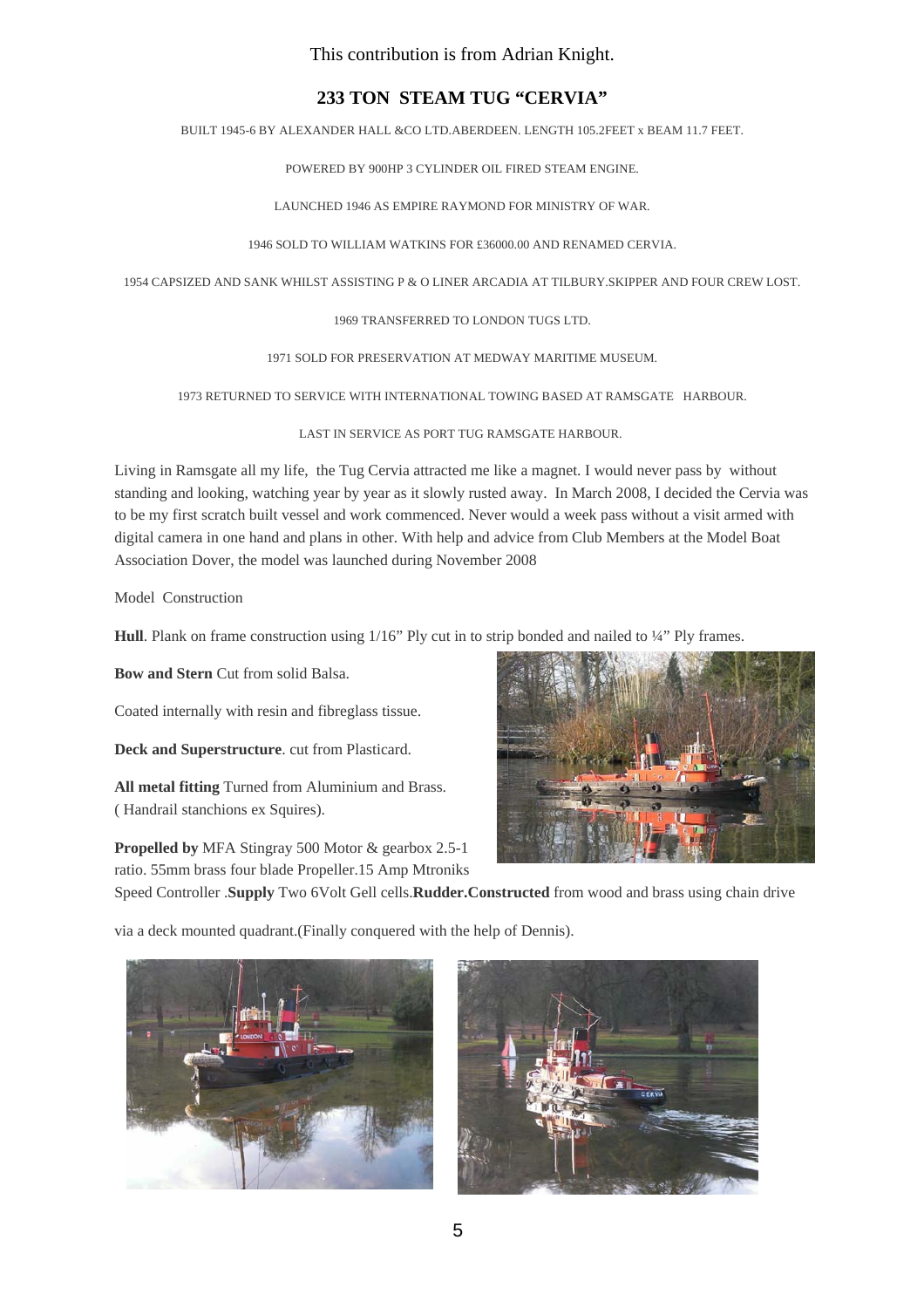The MTB in the following pictures is the latest model from **Gerald Vesty**. The model is actually quite an old one and was built by Gerald many years ago. It is based on the Lindberg PT 109 kit, but has been changed slightly to allow a special 'sharks mouth' paint scheme to be applied, this is a striking scheme and was used on some of the American PT boats in the Pacific theatre. The deck has been planked on this version and with extra figures manning the guns it is a very interesting model.

The model runs very well with a very clean bow wave showing on full power, twin motors drive plastic two bladed racing type propellers to achieve this performance.

Gerald must like this model as he is also the builder of the original version of PT 109 which is now owned by our chairman Maurice Job.



Barrie Warrington has abandoned his bigger models for a very modest size tug, this is Barries latest model, the tug **Whojar.** The basis for this one is a Colson tug, these are ready to run models that are reasonably priced and have been very popular and reliable in the past several have been seen in the club before. Barries version is of course heavily modified and only the hull is recognisable as a Colson tug, all the superstructure is made up from plasticard sheet and bits and pieces from his spares box. The funnel which is distinctive, is and old deodorant can!. The name Whojar is apparently what Barrie called a piece of equipment used on the railways where he worked, an odd contraption for accessing the carriages.



Barrie's Whojar

( Or was that Barrie!)



Sticking with tugs, the green hulled tug pictured

on the right is the latest acquisition by Reg Archer. The model is the St Canute and this model was built by Derek Tippett. We have featured this model before as Derek built her some while ago now. It is nice to see some of these older models being sold within the club to give new pleasure to their new owners. The St Canute was at one time in the Exeter Maritime Museum. I remember visiting her when on holiday in Devon, she must have the tallest funnel of any tug that I know of.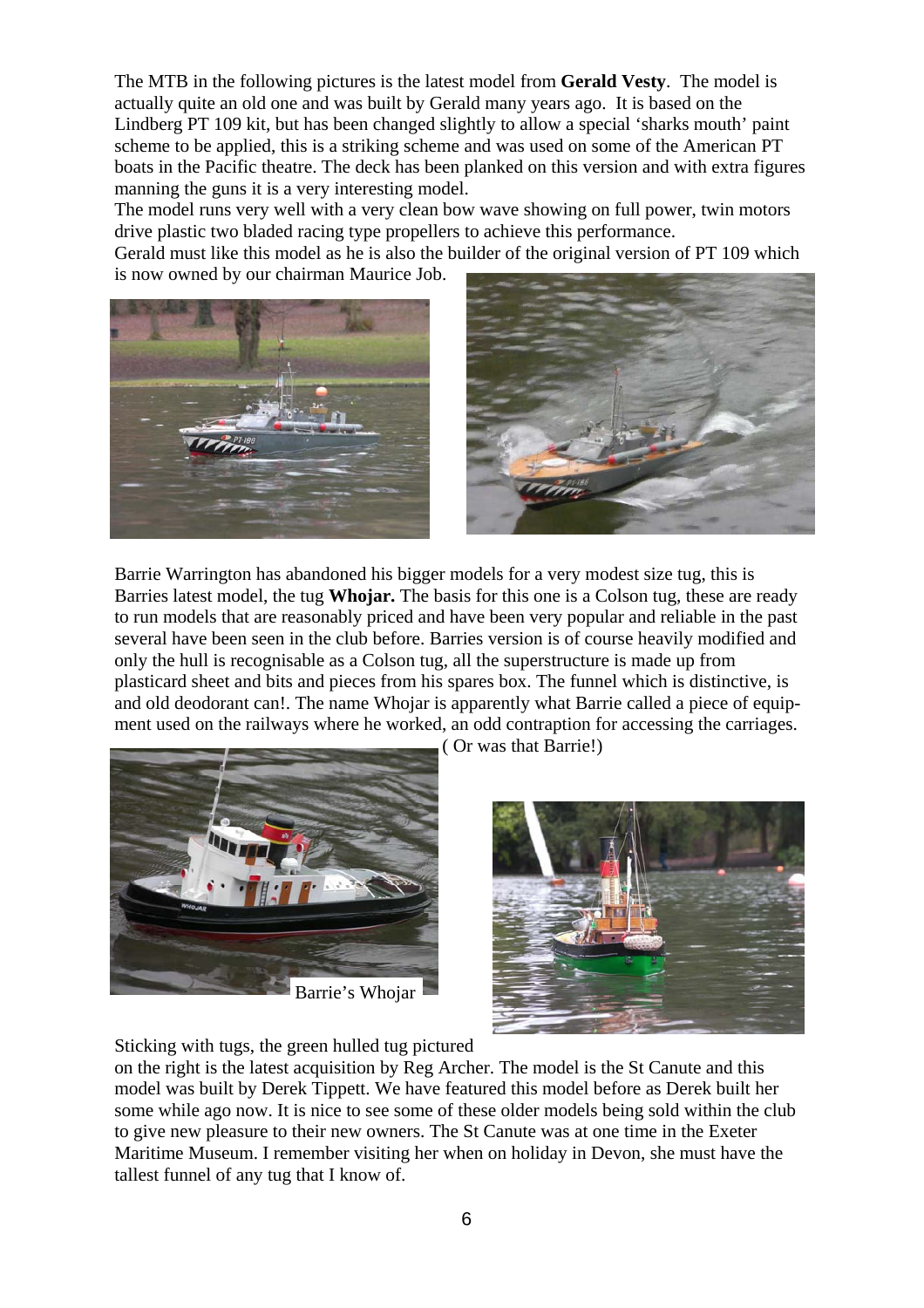A very interesting little snippet of history for those of us interested in radio control. In the last newsletter, I asked the question….Who was the first inventor to demonstrate a radio controlled boat in America, Circa 1898. Marconi, Edison or Tesla?. The answer was **Nikola Tesla**.

The question was posed in a television quiz, and I wondered if any of our members knew the answer, After looking up this inventor on the internet, I found out the following facts, I think you will agree it is fascinating stuff.

Teslas radio controlled Boat (or was it a submarine)

Tesla's tub like craft powered itself; there were several large batteries on board. Radio signals controlled switches, which energized the boat's propeller, rudder, and scaled-down running lights—simple enough in concept, but quite difficult to accomplish with existing devices. Even registering the arrival of a radio signal pulse taxed the rudimentary technology. Tesla invented a new kind of *coherer* (a radio-activated switch) for this purpose, essentially a canister with a little metal oxide powder in it. The powder orients itself in the presence of an electromagnetic field, like radio waves, and becomes conductive. If the canister is flipped over, after the pulse's passage, the powder is restored to a random, nonconductive state.

Tesla contrived for a number of things to happen when the coherer conducted, most importantly for a disk bearing several differently organized sets of contacts to advance itself one step. Thus, if the contacts had previously connected the combination "right rudder/ propeller forward full/light off," the next step might



combine "rudder centre/propeller stop/lights on." And with the aid of a few levers, gears, springs, and motors all would be accomplished, including a final step, flipping the coherer over so that it was ready to receive the next instruction.

### **Applications**

The world of 1898 had little understanding or use for Tesla's brilliant idea. Though he rather darkly imagined a military clamour for such things as radio-guided torpedoes, government interest did not materialize. (In one of history's curious footnotes, Tesla's good friend Mark Twain wrote immediately to say he was anxious to represent Tesla in the sale of this "destructive terror which you have been inventing" to England and Germany.) The navy did finance some trials in 1916, but the money went to one of Tesla's competitors. He remarked bitterly he could find no listeners until his patent had expired.

Tesla's fears (and Twain's business hopes) were misplaced. The world's military establishments discovered many destructive terrors, but radio-controlled devices didn't number among them in any significant way until late in the twentieth century, with refinements in rocketry and guided bombs. Radio control remained a novelty, an exciting field for experimentalists and specialists, until the launching of the Space Age and the orbiting of myriad commercial and military satellites, all under remote control.

All the above information was gleaned from the web, and it all started with a simple question on the telly…… (Alan )